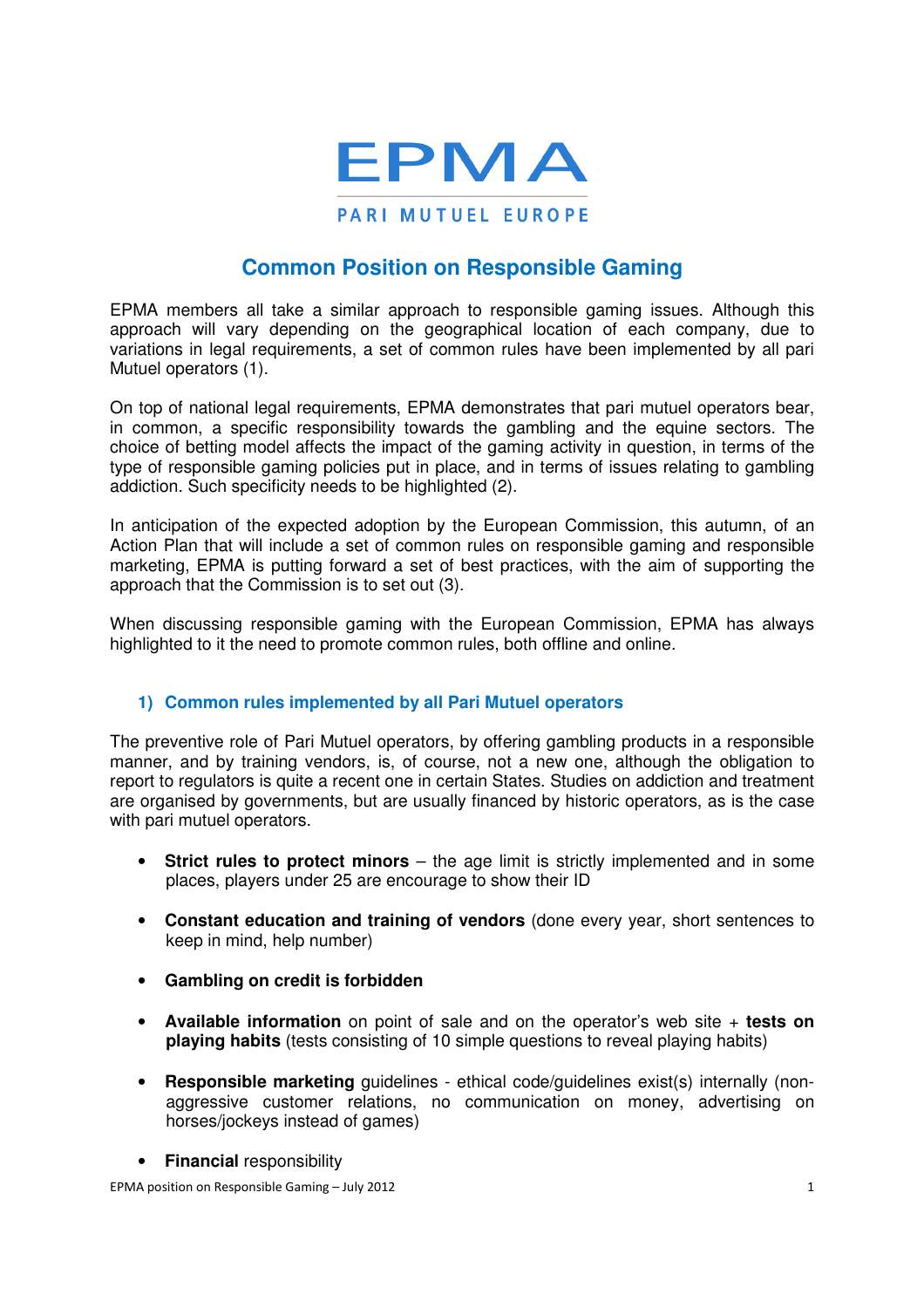ATG (Swedish Tote operator) is contributing around €145 million each year in tax to fund research on, and treatment of, problem gamblers. In Finland, the Ministry of Social Affairs allocates each year a budget of €2 million for the prevention of problem gambling. This budget is entirely financed by Finnish gaming operators (Fintoto (horse race betting operator), RAY and Veikkaus). In France, before the tax on gambling (for the treatment of compulsive players) was implemented for all operators in 2010, the PMU operator, in partnership with La Française des Jeux, provided over 3 years more than €1 million for specialised research, and for centres for the prevention of addiction.

### **2) A common responsibility shared by Pari Mutuel operators**

The special nature of Pari Mutuel horse betting reduces the impact of addiction and safeguards the integrity of sport.

### • **No race fixing**

Pari Mutuel is a form of betting with internal values, which guarantee the integrity of the sport.

Indeed, with Pari Mutuel betting, the amounts bet are added together and shared among the winners, after the take-out of the operator which is completely independent of the result of the race. The Pari Mutuel operator has therefore absolutely no interest in the outcome of the race.

Pari Mutuel bets can only be placed on successful results.

### • **Horse betting attracts expertise**

Horse betting is a game of knowledge. It therefore attracts passionate players who enjoy a challenging game that mixes luck and expertise with the opportunity to socialise at betting outlets and on the web. The skill involved serves to temper the behaviour of many compulsive players.

It should be noted that the rate of addiction prevailing in the field of horse betting is significantly below the average for other forms of gambling, as has been confirmed by studies based on statistical and epidemiological findings.

In Finland, the Ministry of Social Affairs has carried out studies concerning problem gambling. Horse betting is found to be less addictive than other games. In Finland, the national helpline for problem gamblers, called Peluuri, only 1% of the telephone calls received concern horse betting.

In France, the 'prevalence' study conducted in 2010, the results of which were published in September 2011 (Enquête de prévalence OFDT INPES), showed that horse tote betting games were ranked fourth in the list of addictive games: link to the French 'prevalence' study.

EPMA position on Responsible Gaming – July 2012 2 In Germany, a study on addiction in sport betting has show that there is hardly any danger to public health from betting on horse racing ('pferdewetten'), and certainly not in connection with tote betting (Toto). The table below shows the rates of incidence of pathological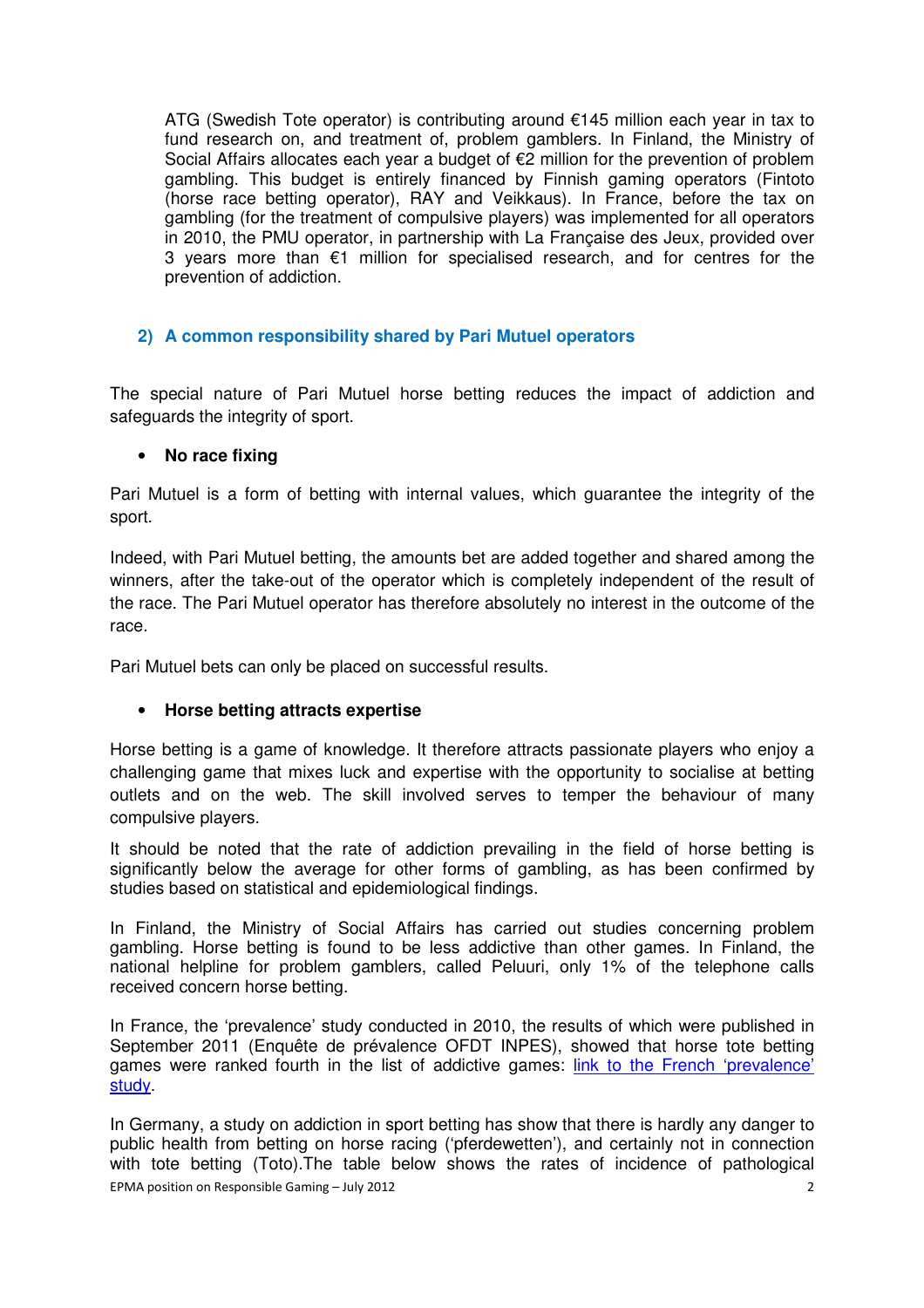gambling behaviour in various forms of gambling, based on surveys carried out by therapists on players: see the summary, "Addiction in sports betting," at http://arbeitsblaetter.stangltaller.at/SUCHT/Wettsucht.shtml.

Tab. 1: Bedeutung verschiedener Formen des Glücksspiels für das pathologische

| Spielverhalten auf Grund von Therapeutenbefragungen <sup>14</sup> und Klientenbefragungen <sup>15</sup> |        |                        |  |
|---------------------------------------------------------------------------------------------------------|--------|------------------------|--|
| Hauptproblem                                                                                            | Becker | <b>Mever und Haver</b> |  |

| Geldspielautomaten in Spielhallen/Gaststätten | 69,0% | 63,5%   |
|-----------------------------------------------|-------|---------|
| Glücksspielautomaten in Spielbanken           | 11,4% | 13,5%   |
| Sportwetten (Wettbüros, Internet)             | 6,8%  | 1,7%    |
| Roulette                                      | 5,8%  | 6.2%    |
| Poker (Karten- und Würfelspiele)              | 3,6%  | 1,7%    |
| ODDSET Kombi-/TOP-Wette                       | 1,6%  | 2,8%    |
| Pferdewetten                                  | 0,6%  | 1,7%    |
| Zahlenlotto 6 aus 49                          | 0.5%  | 0.9%    |
| Rubbellose                                    | 0,4%  | $0.0\%$ |
| Toto-/Auswahl-/13er-Wette                     | 0,2%  | $0.0\%$ |
| Klassenlotterie (SKL/NKL)                     | 0.1%  | 0.2%    |
| <b>Summe</b>                                  | 100%  | 100%    |

**Table 1: The prevalence, in various forms of gambling, of pathological gambling behaviour, based on surveys of therapists and of clients** 

# **3) EPMA's set of best practices:**

# **Create an ethical board:**

In Sweden, ATG, the Pari Mutuel operator for horse betting, is an active member of Spelmarknadens Etiska Råd (SPER, "Gambling Market's Ethical Board"), which is a voluntary association made up of Swedish gambling operators. Together, the members of SPER have written common ethical guidelines for the advertising of gambling services.

Win Race, the tote operator in Germany, has committed itself to the principles of the Commission for Youth Media Protection (KJM) in order to promote youth protection on the internet.

UK Tote adheres to the GC's Gambling Industry Code of Practice for Socially Responsible Advertising, which provides social responsibility standards for gambling operators to apply to their advertising.

# **Limit the amount of communication/marketing budget:**

In France, the PMU does not advertise in :

• publications, TV, radio and internet sites dedicated to youth;